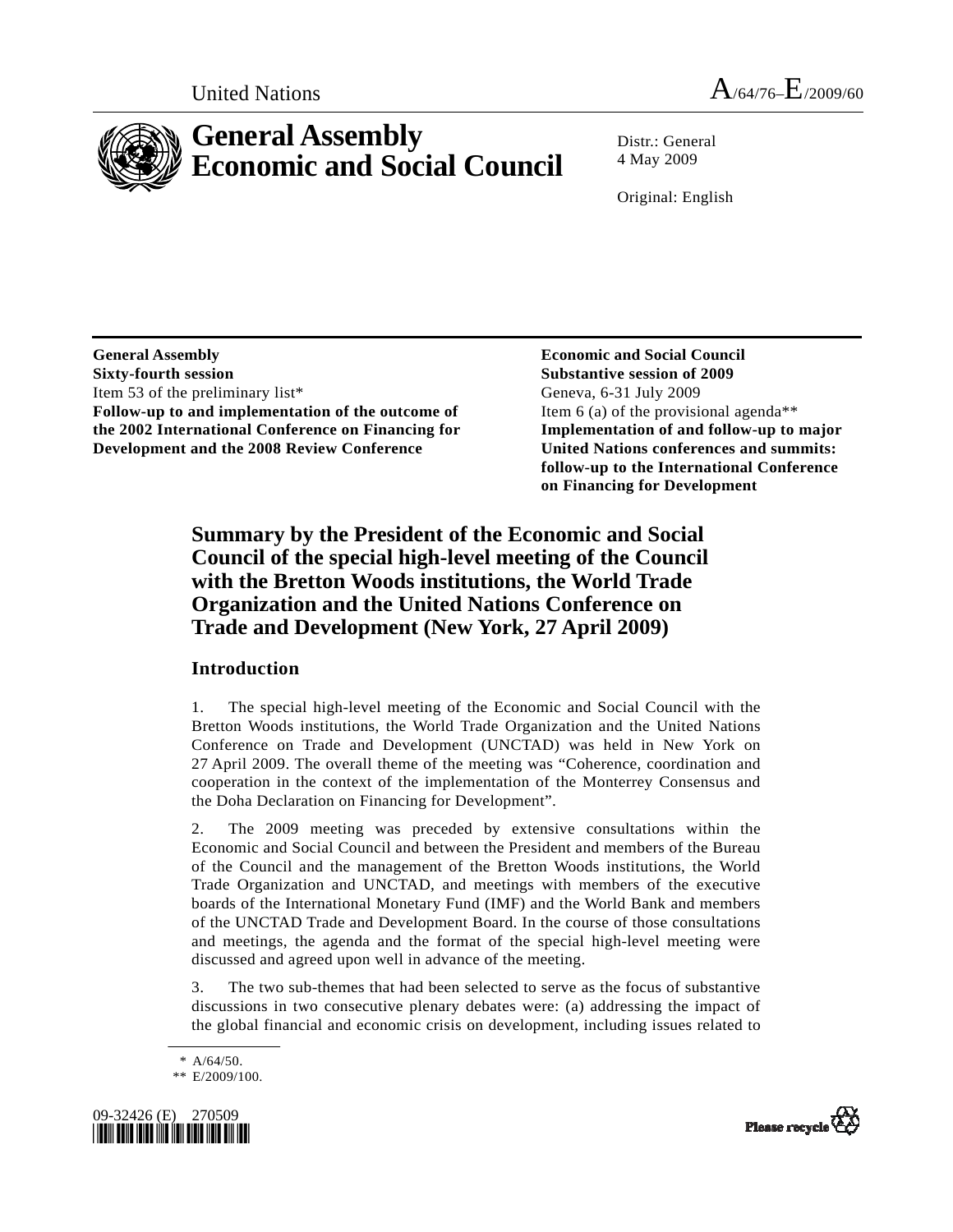the international financial and monetary architecture and global governance structures; and (b) strengthening the intergovernmental inclusive process to carry out the financing for development follow-up. The meeting had before it a note by the Secretary-General (E/2009/48), which provided background information and suggested possible questions on the two sub-themes.

4. The 2009 meeting was preceded by three informal briefings chaired by the President of the Economic and Social Council, which brought the perspectives on the global financial crisis and its impact on development on the part of institutional and other stakeholders, including civil society, to the attention of Member States. An informal meeting to discuss the note by the Secretary-General was also held.

5. The meeting featured a brief opening plenary meeting and two thematic debates on the above-mentioned topics. The opening plenary meeting included statements by the President of the Economic and Social Council, Sylvie Lucas (Luxembourg); the Secretary-General of the United Nations, Ban Ki-moon; the President of the Trade and Development Board of UNCTAD, Dian Triansyah Djani; the Deputy Chair of the International Monetary and Finance Committee, Hany Dimian; the Director-General for International Affairs, Ministry of Finance and Public Credit of Mexico, Ricardo Ochoa, speaking on behalf of the Chairman of the World Bank/IMF Development Committee; and the Deputy Director-General of the World Trade Organization, Valentine Rugwabiza. The opening plenary meeting concluded with a presentation by the Senior Adviser in the Office of the Senior Vice-President and Chief Economist at the World Bank, Zia Qureshi, on the joint Bretton Woods publication *Global monitoring report 2009: a development emergency*.

6. A significant number of executive and alternate directors of the boards of the World Bank and IMF participated in the 2009 meeting. Other participants included ministers, vice-ministers and other high-level national officials in the areas of finance, foreign affairs and development cooperation, as well as senior representatives of United Nations organizations and other international organizations (see E/2009/INF/1). Representatives of non-governmental organizations and the business sector also participated actively in the two thematic debates.

7. The President of the Economic and Social Council opened the meeting by noting that although the human cost of the global financial and economic crisis was being felt heavily in both developing and developed countries, the crisis had seriously set back the development efforts of the poorest countries and increased the challenges they confronted. If a large-scale human tragedy was to be prevented, the human impact of the crisis had to be addressed in a coherent and coordinated manner. However, even after the crisis had been overcome, immense developmental challenges would remain. In that respect, it was critical to ensure effective follow-up to the Monterrey Consensus<sup>[1](#page-1-0)</sup> and the Doha Declaration on Financing for Development (General Assembly resolution 63/239, annex) and the commitments made therein. The President noted that the summary of the meeting would be an important input to the Conference on the World Financial and Economic Crisis and Its Impact on Development, to be held in New York in early June.

<span id="page-1-0"></span>**\_\_\_\_\_\_\_\_\_\_\_\_\_\_\_\_\_\_** 

<sup>1</sup> *Report of the International Conference on Financing for Development, Monterrey, Mexico, 18-22 March 2002* (United Nations publication, Sales No. E.02.II.A.7), chap. I, resolution 1, annex.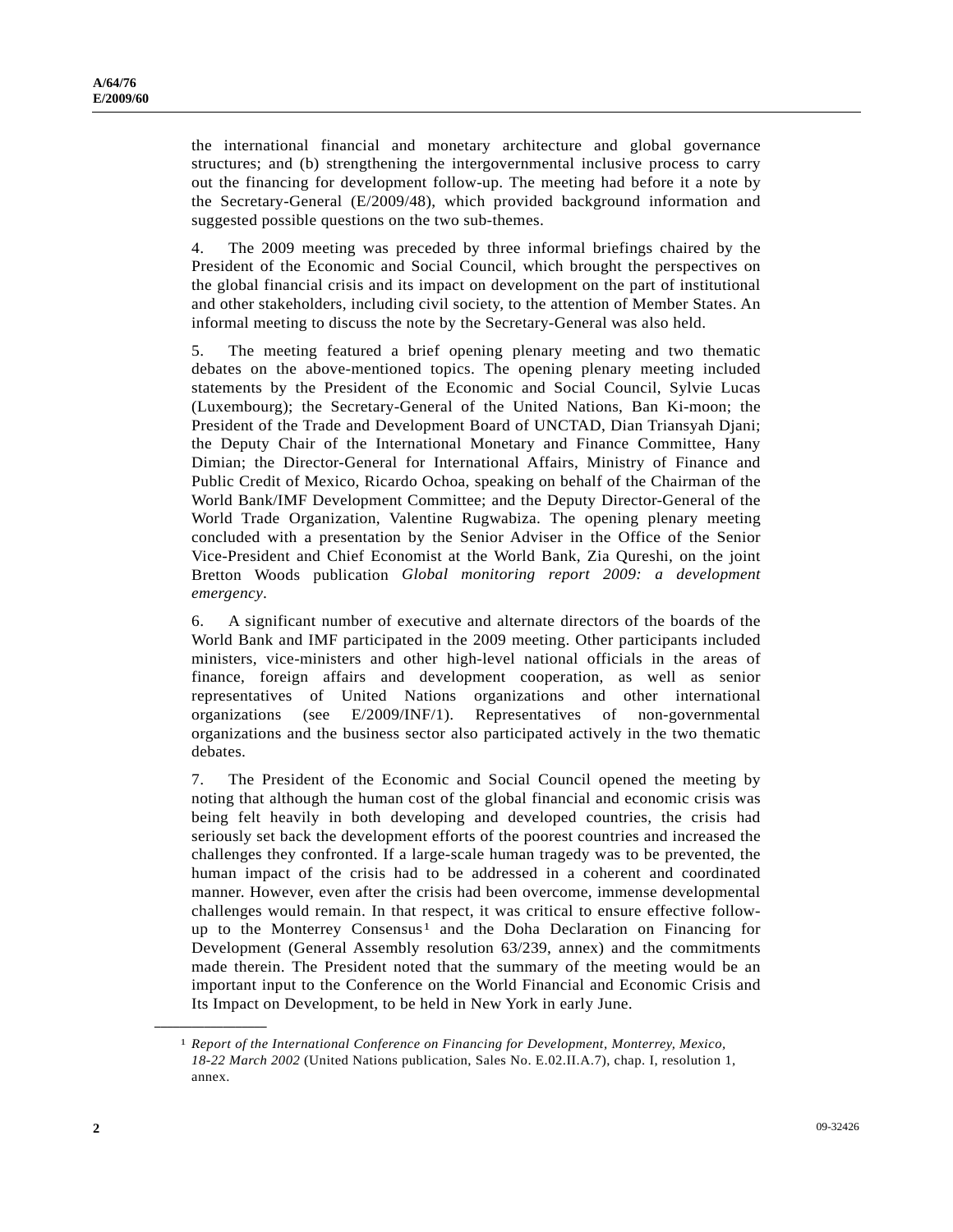8. In his address, the Secretary-General stressed the need for unprecedented international cooperation to address the global financial and economic crisis. He noted that for countless people living in poverty and facing even greater hardship in these tumultuous times, these were matters of life and death. In too many parts of the world, frustration had erupted into violent protests, threatening stability and peace. Development efforts sagged under the weight of the crisis. Negative effects were expected in nearly every area covered by the Monterrey Consensus and the Doha Declaration. The Secretary-General also pointed, however, to the fact that as devastating as the crisis was, it was also an opportunity to move towards a "green new deal".

9. The crisis had proved that the current system of global economic governance was not adequate to today's challenges. Faith in financial deregulation and market self-regulation had been diminished and in its place a new commitment to effective regulation and supervision was being seen, not just nationally, but also globally. However, the Secretary-General pointed out, new forms of protectionism were also being seen and these had to be resisted, not only in trade but also in investment and international migration. There remained also an urgent need to complete the development-oriented Doha round of trade negotiations. The Secretary-General stressed that the needed reform of the international economic system would require many steps and the full engagement of all countries and the United Nations. The international community had an important opportunity to make progress in June, when the General Assembly would convene the Conference on the World Financial and Economic Crisis and Its Impact on Development. The spring meeting of the Economic and Social Council should generate ideas that would help to make the June event a success.

10. The President of UNCTAD's Trade and Development Board said deregulation of financial markets had led to the creation of instruments detached from productive activities in the real economy. They had resulted in double-digit profits from economies growing at a single-digit rate, on the basis of the assumption that past trends in the development of asset prices accurately reflected future trends. The crisis showed that such expectations about long-term price trends were not realistic because no funds had been invested in the productive capacity of the real economy, where they could have generated increases in real income. He warned that the crisis would seriously impede the developing world's ability to achieve the Millennium Development Goals and also have serious implications for the six goals of the Monterrey Consensus.

11. The representative of the Chair of the Development Committee said the effects of the financial crisis in the developed countries were now hitting the developing world hard and that this had been reflected in the communiqué of the Development Committee meeting held on 26 April 2009. World trade would plummet in 2009 for the first time since 1945, while global private capital flows to developing countries had fallen off a cliff, with the World Bank estimating a drop of more than \$700 billion from the 2007 peak. The financial crisis was turning into a human and development calamity, he said. All the members of the international community were challenged to help offset and alleviate the impact of the crisis on developing countries, and especially the poorest and most vulnerable in societies. Facilitating the recovery of the developing countries would contribute significantly to the recovery of the global economy as a whole.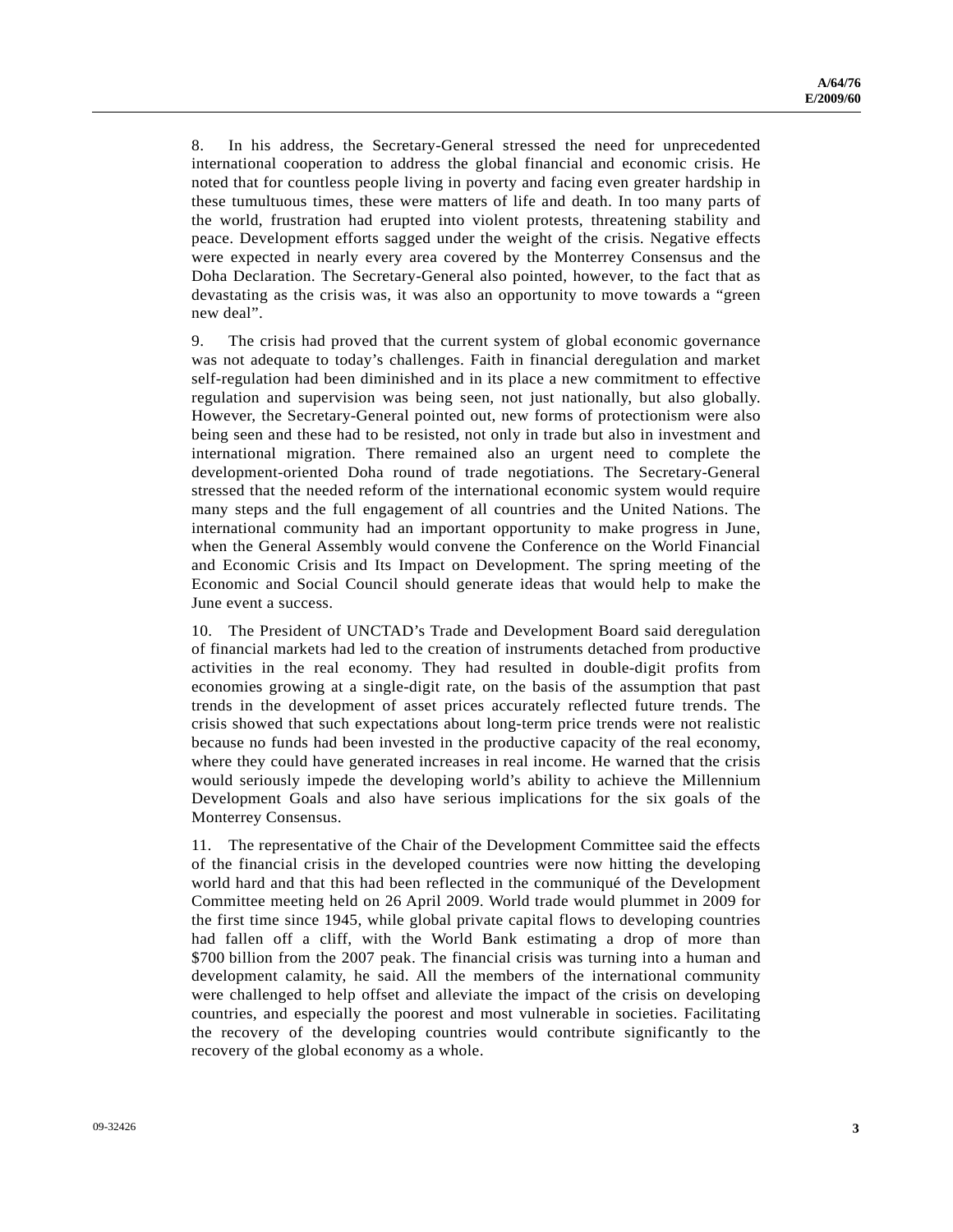12. The Deputy Director-General of the World Trade Organization said many developing countries were now experiencing a "perfect storm" with myriad causes and symptoms that had sent their economies into a downward spiral. Already weakened by the effects of the 2007-2008 food and energy crises, their financing sources were drying up as they witnessed a simultaneous sharp decline in foreign direct investment, remittances from overseas workers, export earnings and tourism revenues, together with an outflow of domestic savings. Developing countries were expected to find it more difficult to raise capital in the developed world, where they would be competing for resources with Governments seeking to fund their financial and fiscal stimulus programmes. She said it was fortunate that, to date, there had been no indication of a slide into high-intensity protectionism. The multilateral trading system built over the past 60 years had indeed provided a strong defence and a unique insurance policy against protectionism. Nevertheless, vigilance needed to prevail and low-intensity protectionist measures had to be avoided, including those that directed trade restrictions at specific sectors or industries in order to protect jobs and business profit margins.

13. The Deputy Chair of the International Monetary and Finance Committee of the Board of Governors at the International Monetary Fund, in referring to the meeting of the Committee held on Saturday, 25 April 2009, called for the urgent conclusion of an ambitious and balanced Doha development round and stressed the importance of ensuring sufficient trade finance and meeting the commitments already made on market access for least developed countries. He also noted that IMF should assess its actions regularly to restore macroeconomic stability, sustainable growth and international financial stability. The Committee wished to see reform of IMF, including in the area of resource mobilization, and the establishment of a global financial safety net. IMF should continue acting promptly to make available, under adequate safeguards, substantial financial resources to member countries with external financing needs.

14. The Senior Adviser in the Office of the Senior Vice-President and Chief Economist at the World Bank presented the *Global Monitoring Report 2009: a Development Emergency*. He noted that developing countries had seen their sharpest economic decline in decades. Net private capital flows to those countries were likely to turn negative in 2009, representing a drop of more than \$700 billion from the 2007 peak, and estimates of their financing gaps in 2009 reached as high as \$1 trillion. The key point was that the global financial crisis was rapidly turning into a human and development crisis, with a particular impact on poor countries with the least resources to take ameliorating actions and on poor people lacking social safety nets. The sharp reduction in investment flows due to the credit crunch was referred to, as was the expectation that world gross domestic product would fall in 2009 for the first time since the second world war. The many impacts of the crisis were noted, including falls in export volumes, commodity prices, remittances sent from overseas, tourism, foreign direct investment, public revenues and possibly even development assistance, and rising unemployment.

15. Various adverse impacts in terms of achieving the Millennium Development Goals were, accordingly, noted in the *Global Monitoring Report 2009*. These impacts included expected substantial rises in the numbers of the extreme poor, the unemployed and malnutrition. Gains made in education, especially for women and girls, were similarly under threat and, more generally, women were particularly vulnerable to the effects of a crisis that had begun far away.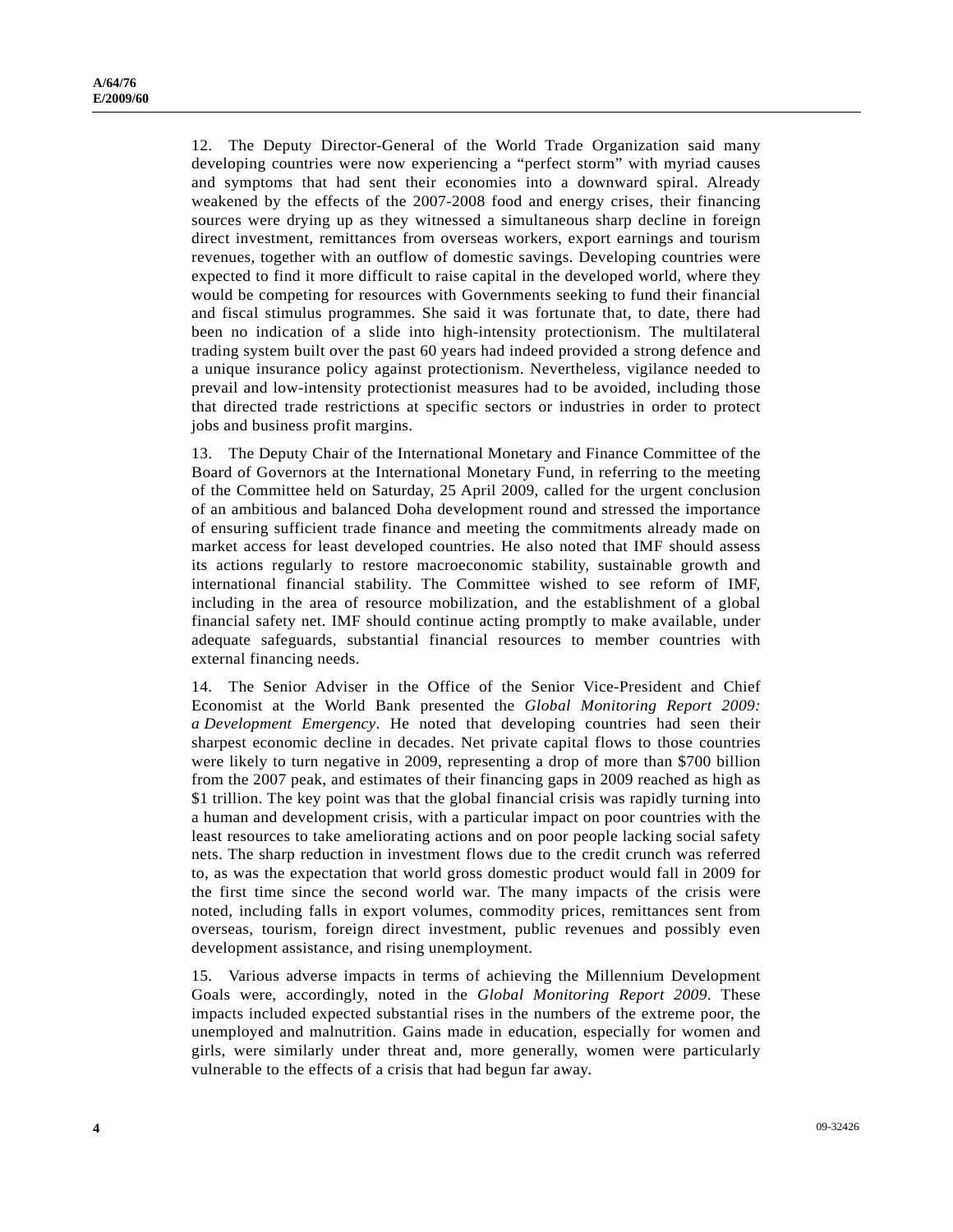### **Theme 1: addressing the impact of the global financial and economic crisis on development, including issues related to the international financial and monetary architecture and global governance structures**

16. The President of the Economic and Social Council opened the discussion, stressing the need for decisive, coherent action in order to help developing countries, which had limited resources to blunt the economic downturn, to face the severe impact of the crisis, compounded by vulnerability from earlier food and energy crises and the accelerating trends in climate change. She recalled the note presented by the Secretary-General for the meeting, addressing issues such as the need for developed countries to sustain official development assistance (ODA) and aid-for-trade levels, while ensuring that their recovery programmes did not impose short-term and longer-term costs on developing countries and countries with economies in transition; the need to reduce the cost of economic adjustment for developing countries; the importance of longer-term regulatory and institutional reforms that would lessen the likelihood and impact of future economic and financial crises; and the need for credible, representative and effective mechanisms for macroeconomic coordination, with governance structures that were duly representative of the interests of all countries and that were able to exercise strong policy leadership.

17. In the long interactive exchange of views that followed, many representatives noted that recovery in developing countries was expected to be more prolonged than in developed countries because of factors such as reduced resources for public investment, limited safety nets, reduced private investment, reduced trade finance, a decrease in remittance payments, falling commodity prices, a possible reduction in ODA, likely increases in debt and reduction of funds to relieve debt. The crisis had come close upon food and fuel crises, which had deepened its impact and sapped confidence. Some speakers noted that the impact on middle-income countries should not be underestimated, while others stressed that the least developed countries were being affected disproportionately.

18. One participant, speaking on behalf of many countries, noted, as did others in the dialogue, that the crisis had revealed major flaws in the financial sector and in financial regulation and supervision at both the global and national levels, and in order to find the way out of the crisis it was therefore necessary to restore confidence, ensure proper functioning of financial markets, achieve stricter oversight of such markets and reform the global financial system.

19. Most participants reflected on the human costs of the crisis and the need to keep these in focus more than had so far been the case. Such impacts were already being felt in both developed and developing countries, and were illustrated particularly starkly in the projection contained in the *Global Monitoring Report 2009* of up to 200,000 to 400,000 more infant deaths each year as a result of the crisis.

20. Several participants in the interactive dialogue noted that such human dimensions of the tragedy were not only critical in ensuring a sense of solidarity and urgency, but reflected the fact that the crisis should not be seen as a purely "financial" phenomenon. The fact that it was man-made and that many stakeholders in the system shared responsibility for its human impacts should energize the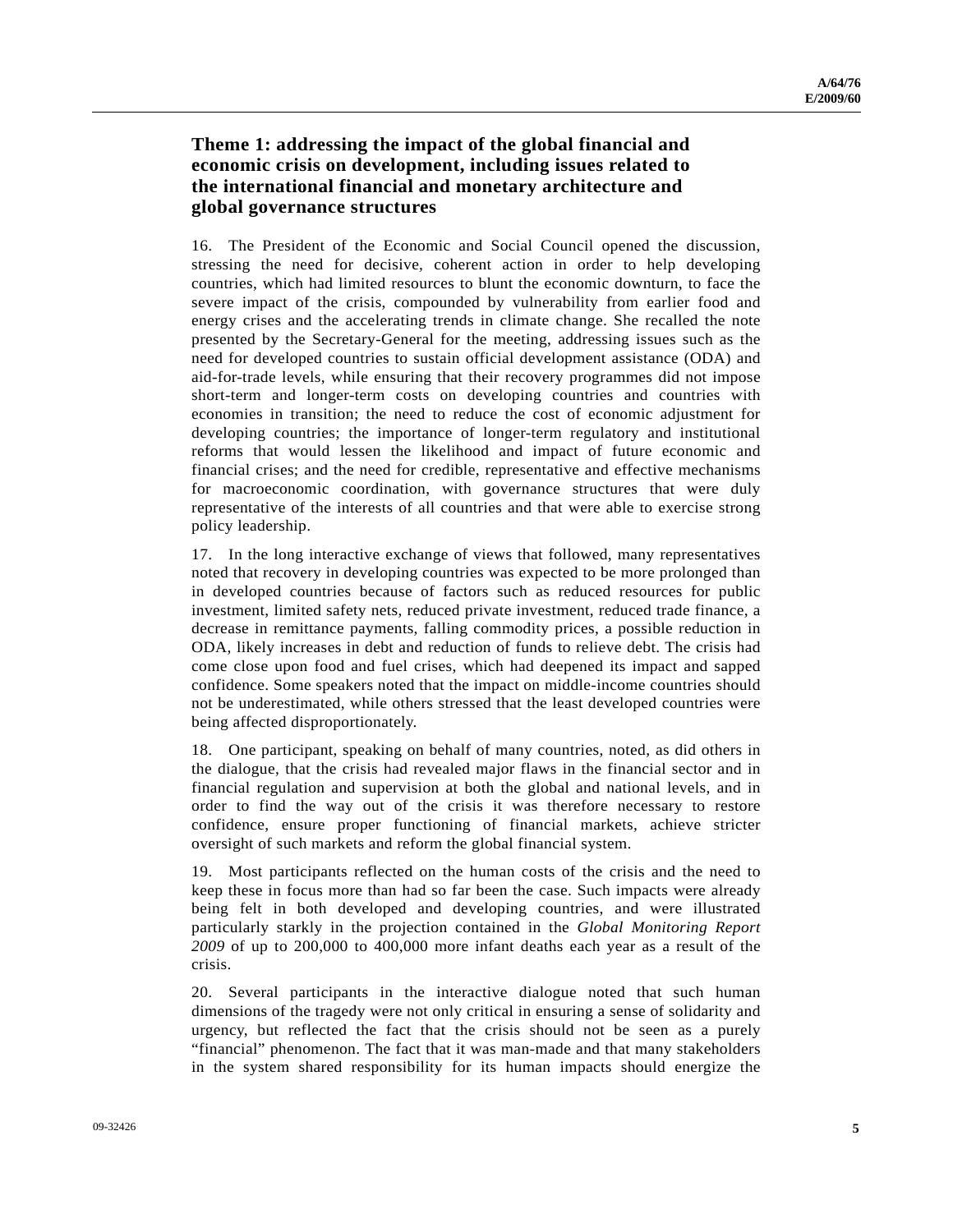response to it, help to address systemic causes and prevent it from becoming a longterm and generalized human crisis.

21. One representative, speaking on behalf of a large group of countries, took up this theme when noting the human dignity aspects of the crisis and warned against too readily falling back on agreed language and so-called common ground that did not fully address the root causes of the crisis, which had not originated in developing countries but had nevertheless reserved its worst impacts for them. It was stressed that such countries were also the weakest in terms of resources to counter such effects. Many participants noted that the United Nations had an important coordinating role in addressing these issues and putting such countries in a position to counter the crisis and prevent it from being repeated.

22. This issue of how to put developing countries in a better position to counter the effects of the crisis, and the roles of the United Nations and the international financial institutions in this area was a theme in most interventions. Many made the point that greater supplementary funding should be made available by IMF for counter-cyclical stimulus measures in such countries. Pro-cyclical measures involving reductions in fiscal spending should be avoided. Many representatives also made the point that IMF and other lending institutions needed to be more flexible in their lending practices, and urged against conditionality that might force such countries into pro-cyclical responses that would probably broaden and deepen the crisis. Pro-cyclical policies by individual countries would be in direct conflict with the agreed global effort to overcome the loss in private consumption and investment afflicting all countries. A call was also made to make pledges for social protection for the most vulnerable through, for example, the World Bank's vulnerability framework.

23. Many representatives reflected upon the important role regional banks could play in addressing the crisis and helping to prevent future ones, and highlighted the need for them to be properly funded with transparent and effective disbursement systems. Several participants commented that the need to provide assistance to developing countries in the form of capital extended not only to assist in respect of problems related to balance of payments, but also for investment, particularly in the infrastructure needed for sustained development.

24. Many participants noted the high social cost of unemployment and social dislocation, in both developed and developing countries, and the need to improve safety nets in this area. It was, however, stressed that international cooperation to resolve the crisis, not protectionism, was the way to maintain jobs. That point needed to be made clearly, uniformly and often.

25. A common theme overlaying the dialogue was that there was no one-size-fitsall in addressing the crisis and countries should have the freedom to frame their financial development in accordance with the characteristics and needs of their respective economies. In particular, many participants noted the need to preserve the policy space of developing countries in responding to the global crisis and to avoid conditionality.

26. Executive directors from the boards of the Bretton Woods institutions expressed the view that the financial crisis provided a supreme test for international institutions to fulfil their responsibilities. The World Bank expected to triple its annual level of disbursement during the next three years at the same time that it was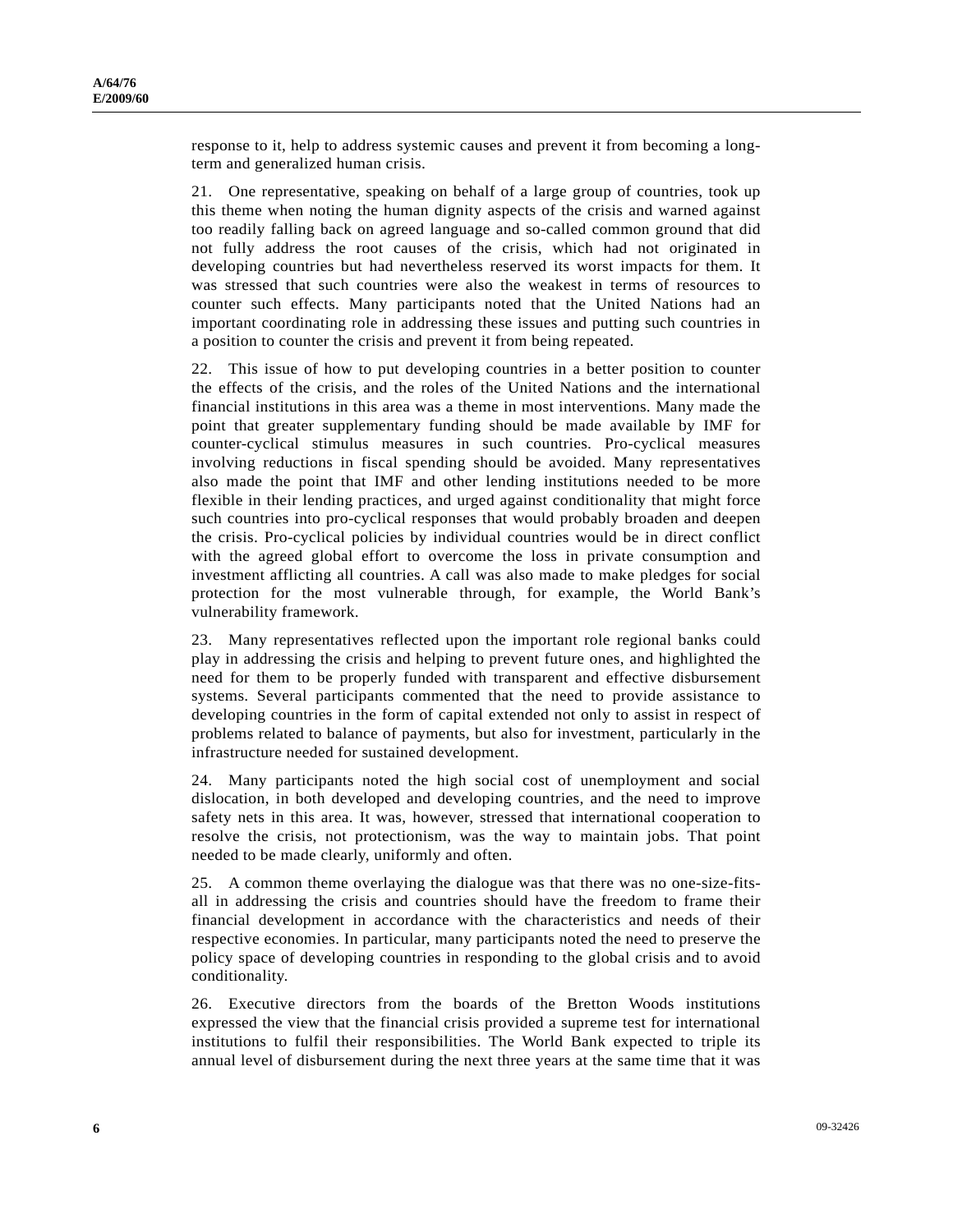exerting extra effort to simplify procedures, reduce the transaction costs of lending and eliminate outdated conditionalities. Effort was also being exerted to disburse International Development Association lending ahead of schedule to help the poorest countries affected by the crisis. The Dean of the World Bank Board of Directors underlined the fact that the formal name of the Development Committee was actually the "High-level Committee on the Transfer of Real Resources to Developing Countries" and that this should not be forgotten. Directors echoed the view, also expressed by many other participants, that the crisis affected real people in real ways, and that it should be tackled with this aspect clearly and foremost in mind, not just in terms of macroeconomics. It would be unacceptable for the world community to sit by while the numbers of hungry persons and children dying of malnutrition and disease went up exponentially.

27. The intention of financial institutions to double or triple resources for development was welcomed, but many referred to the pending question concerning disbursement of those resources in a fair way. The difficulties involved in conditionality and its role in exacerbating the impacts of the crisis through pro-cyclical policies were noted frequently, and some speakers expressed unease about relying on institutions to lead the international community out of the crisis that had, in their view, helped lead it into the crisis. They expressed the view that new capitalization and responsibilities should not be allocated to the international financial institutions until they had first undertaken necessary reforms.

28. Others took a different view, pointing to necessary reforms already completed or planned, and suggesting that the swift responses required by the crisis demanded reliance on proven existing institutions, rather than on creating new ones.

29. The potential for a new debt crisis was noted, and options mentioned by representatives in order to counter such a development were moratoriums on interest payments on debt for poor countries and, in the view of some participants, also on certain private investors, as well as adjustment to rules under the Basel II framework[2](#page-6-0) (such as a temporary decrease of capital requirements) to free up capital.

30. Several speakers noted the imperative of maintaining ODA commitments as one aspect of ensuring predictable finance to meet development goals, and as a statement of solidarity in addressing the effects of the crisis. Several representatives indicated that their countries intended to maintain or even increase ODA. Support to explore and implement voluntary innovative financing mechanisms was also expressed. The considerable cost of aid ineffectiveness and the importance of implementing the Accra Agenda for Action (A/63/539, annex) as a matter of urgency were also stressed.

31. Several participants pointed out that one aspect of the credit crunch having a direct negative impact on achieving the Millennium Development Goals was a lack of availability of microfinance, which was of very practical use in assisting small enterprises and helping to lift individuals and communities out of poverty.

32. The urgency of an early, comprehensive and balanced outcome to the Doha round of trade talks was commented on by many participants, as was the need to

<span id="page-6-0"></span>**\_\_\_\_\_\_\_\_\_\_\_\_\_\_\_\_\_\_** 

<sup>2</sup> Bank for International Settlements, "Basel II: International Convergence of Capital Measurements and Capital Standards: a Revised Framework", June 2004.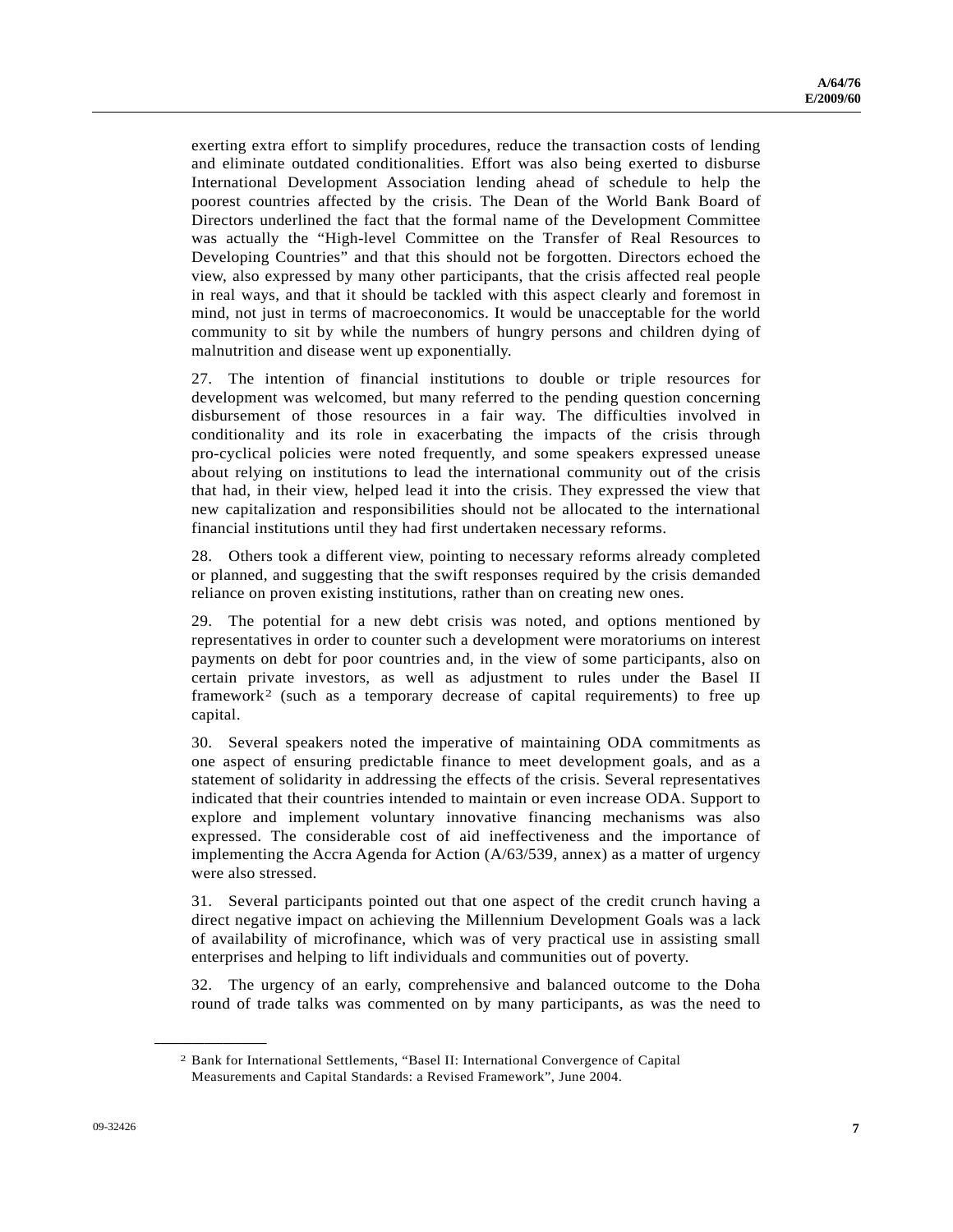avoid, in practice as well as in rhetoric, any protectionist responses reminiscent of the "beggar-thy-neighbour" policies that had prevailed in the 1930s with disastrous consequences. While the public comments of many countries against recourse to protectionist measures were to be welcomed, some participants expressed doubts as to whether the actions of countries would live up to their rhetoric in this area, and noted that a close watch would need to be kept on that issue.

33. The need for aid for trade to be scaled up was noted by some speakers, to ensure that practical advantage could be taken of market opportunities. Trade financing was drying up and needed to be facilitated if the benefits of the Doha round were, in practice, to flow to developing countries. Commitments in this respect were made by some representatives.

34. Several speakers noted that amid the challenges of the crisis, there were also opportunities to address some of the systemic issues that had contributed to the crisis and its dire effects, including by increasing the voice and participation of developing countries in the global financial and economic system and by building bridges between the work of the different institutions and groupings. In their view, it was only by making rapid progress in strengthening the voice and participation of developing countries that it would be possible to restore the effectiveness and legitimacy of existing international financial institutions.

35. Another forthcoming opportunity was that of addressing the issue of climate change. Many representatives felt that this was a time to ensure that the global financial and economic systems were reshaped to address issues of environmental sustainability more systemically than in the past. New approaches to the way such systems operated could also be considered.

36. In the broader perspective, the point was made by several participants that new financial regulation should take into consideration and more fully internalize the social costs and benefits of financial innovation, should include macroprudential oversight, and should avoid regulatory arbitrage. At the same time, the point was made that no particular template on financial development should be imposed on developing countries.

37. Some participants addressed the request made for the establishment of a coherent and well-coordinated United Nations monitoring and alert mechanism to track developments. It was commented that this might be valuable in a context where there was still relatively sparse and fragmented data on the political, social, economic and security effects of the crisis. It was noted that the presence of the United Nations in the field might be especially valuable in that regard. Many speakers took the view that the United Nations should play a more concerted role in engendering support for coherent global actions in the face of the crisis and that the Economic and Social Council had a special role in that regard.

38. Several speakers raised the issue of domestic resource mobilization and, in that respect, the costs to development of diminishing tax revenues as a result of the crisis, a problem exacerbated by inadequate tax cooperation at the global level. The need to enhance the fiscal capabilities of countries to ensure sustained development was acknowledged, as was the need for greater United Nations action in this area, particularly in setting the norms and rules for addressing such activities. It was recalled that the Doha Declaration on Financing for Development acknowledged the need to further promote international cooperation in tax matters and requested the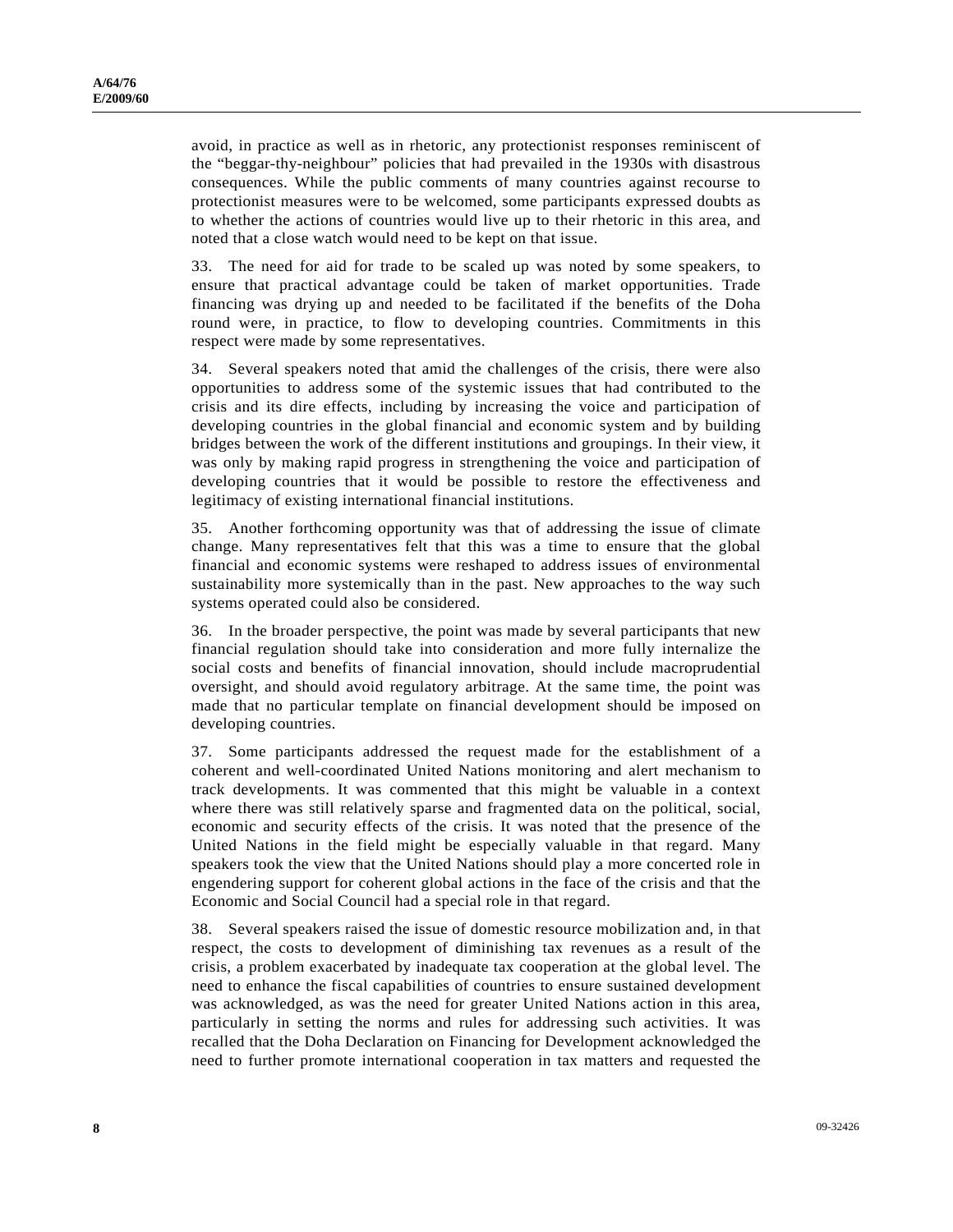Economic and Social Council to examine the strengthening of institutional arrangements, including the Committee of Experts on International Cooperation in Tax Matters. Some delegates suggested that the Committee should be upgraded to an intergovernmental body in order to give all countries an effective voice when issues of cooperation on tax matters were being decided by the international community.

39. Many speakers underlined the view that the unprecedented crisis required an unprecedented level of cooperation among countries. Some speakers noted that existing international institutions were being severely challenged to respond to the crisis. The scale of the crisis merited serious consideration of the flaws in global economic governance exposed by it and of the need for new mechanisms and institutions beyond those presently in existence, such as the proposed "global economic council" or some similar body. Other speakers emphasized that the global community should work with the existing institutions and respond to the crisis by rapidly strengthening them and augmenting their resources.

40. There was discussion about the challenges the crisis posed in terms of rethinking fundamental paradigms and the relative roles of the State and markets. Many interventions emphasized that a paradigm shift would eventually become reality in new and alternative approaches to economic policy and international cooperation that promoted human security and development, democracy, social justice and solidarity. As examples, it was noted that the principles of the European "welfare State" and the practices of Islamic financing models might yield some insights and solutions to deal with aspects of the crisis and to help to avoid similar situations in the future.

41. There was a view that the United Nations conference to be held at the highest level on the world financial and economic crisis and its impact on development provided a timely opportunity to discuss reforms in the international financial architecture and global economic governance in support of a more equitable and development-oriented economic system, including its gender dimensions. Several speakers welcomed the work of the Commission of Experts of the President of the General Assembly on Reforms of the International Monetary and Financial System (see A/63/838) and indicated that its recommendations merited serious consideration. The significant contribution the spring meeting of the Economic and Social Council could provide towards a coordinated, global response to the crisis and to the preparation of the June conference was also stressed by many representatives.

42. Finally, numerous interventions underlined the important role that the United Nations had to play in responding to the crisis and the serious consideration that had to be given to strengthening that role. Many speakers emphasized that global reform efforts should be principally undertaken in fully inclusive bodies, such as those of the United Nations system, which contained the Bretton Woods institutions. Decisions coming from inclusive bodies were not only more politically legitimate, but also had an increased probability of arriving at appropriate conclusions because they incorporated inputs from those most adversely affected.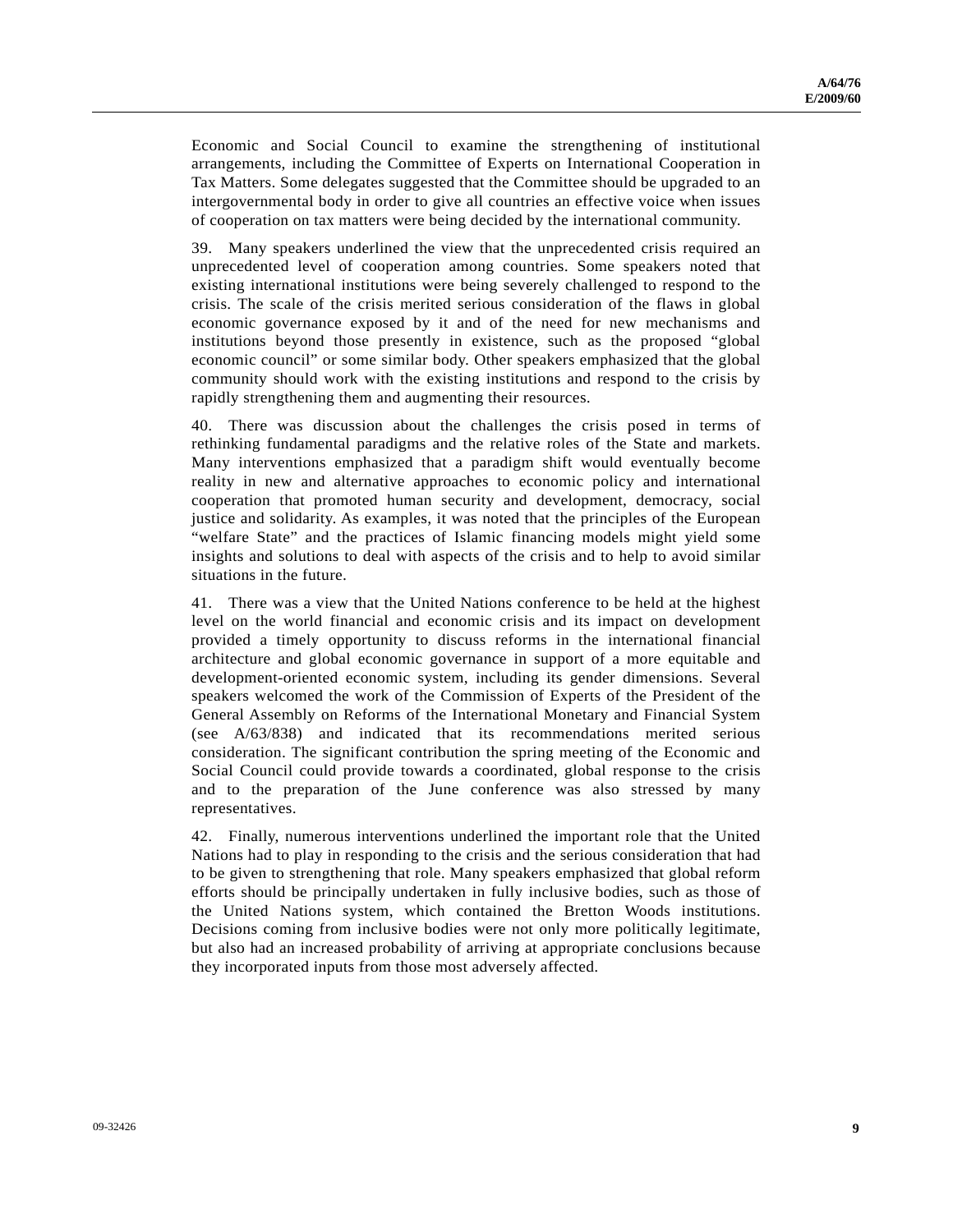### **Theme 2: strengthening the intergovernmental inclusive process to carry out the financing for development follow-up**

43. The President of the Economic and Social Council recalled paragraph 89 of the Doha Declaration, which acknowledged the need for a strengthened and more effective intergovernmental inclusive process to carry out the financing for development follow-up and requested the Council to consider the matter during its spring meeting and at its substantive session of 2009, in consultation with all relevant stakeholders, with a view to making appropriate and timely recommendations for final action by the General Assembly as early as possible at its sixty-fourth session. She drew attention to the note by the Secretary-General (E/2009/48) and the suggestion contained therein that a more effective and robust process for financing for development follow-up might have at its centre a multi-stakeholder financing for development committee that would replace both the spring high-level meetings of the Council with the international financial and trade institutions and the biennial high-level dialogues of the General Assembly.

44. Representatives were mostly of the opinion that the financing for development follow-up process needed to be strengthened and become more effective while maintaining its multi-stakeholder nature. To make the process more productive, visible and effective, a number of representatives proposed that more time should be allotted to the financing for development follow-up meetings and that they should result in concrete and actionable policy recommendations. Many also supported the view of the Secretary-General that a dynamic, inclusive, efficient, transparent and cost-effective mechanism, which would facilitate continuous dialogue and enhanced policy coherence, was needed.

45. The proposal of the Rio Group to set up a new entity to strengthen the financing for development follow-up process was noted by several participants. It was generally agreed that it was important to get the views of all relevant stakeholders on the full range of ideas on strengthening the follow-up process. Many representatives recognized that efforts and flexibility on the part of all the actors involved would be necessary to arrive at appropriate recommendations to the General Assembly.

46. Several delegates stressed that a strengthened financing for development follow-up process was critical, with the possible creation of new international entities to address the financial crisis and the reform of the international financial architecture and global economic governance structures, as entities such as the Group of 20 were not fully representative or inclusive and did not enjoy the required legitimacy. A few participants emphasized the need to address the implications of the emerging international governance hierarchy for development financing. Particular concern was expressed about the reluctance of some developed countries to fund World Bank programmes, in contrast to agreement on large funding increases for IMF lending facilities.

47. Some delegates expressed the hope that a strengthened follow-up mechanism would reflect stronger international coordination, advancing beyond Monterrey, and be based on political discussions at the United Nations supported by strong technical follow-up, in cooperation with IMF, the World Bank and the World Trade Organization. They also suggested having two levels of coordination and cooperation between these institutions, at the staff level and at the